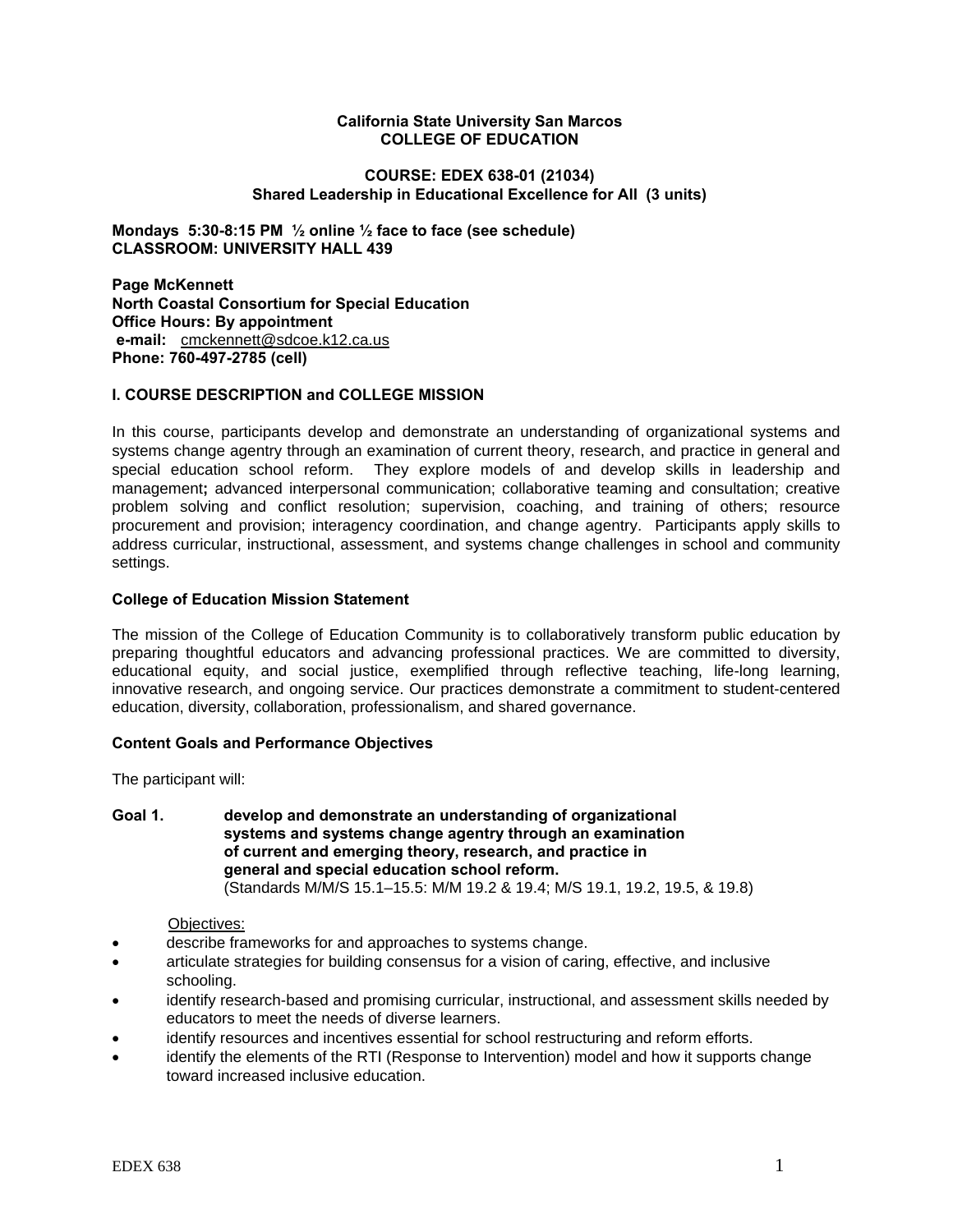# **Goal 2. explore models of and develop skills in leadership and management.**

Objectives:

- be acquainted with theory and research related to leadership, creativity, supervision, and consultation. (Standards M/M/S 15.1 – 15.5; M/M 20/1, 20.2, 20.3, 20/55; M/S 18.1, 18.4)
- articulate actions (i.e., vision, skils, incentives, resources, action planning) to facilitate the creation of caring and effective educational experiences at their school site and with families. (Standards M/S 18.2 & 18.4; M/S 19.1, 19.2, 19.5, 19.8)

## **Goal 3. explore integrated delivery of services and interagency coordination and collaboration.**

Objectives:

 optimize the use of available resources in an integrated fashion. (M/M/S 15.1 – 15.3; M/M 19.1 – 19.4)

# **Goal 4. explore models of and develop skills in advanced interpersonal communication and collaborative teaming and consultation.**

Objectives:

- demonstrate awareness of professional leadership, communication, trust building, and controversy management strategies when operating as team members within the school or community. (M/M 20.1 & 20.3; M/S 18.2, 18.2, 18.4)
- demonstrate improved collaborative teaming and problem solving abilities with colleagues and/or parents of learners with special educational needs. (M/M 20.1 -20-3; M/S 18.1, 18.4, 18.6)
- work with others to collaborative team to solution find student and systems challenges. (M/M/S 15.1 – 15.3; M/M 20.2, 20.8, 20.9: M/S 18.6)
- delineate theoretical approaches and culturally competent strategies such as the Kahler Process Communication Model (PCM) to work with families with diverse backgrounds and students with complex behavioral and academic needs (M/M/S 14.16, M/M 20.2)

## **Goal 5. explore models of and develop skills in creative problem solving and conflict resolution.**

Objectives:

 examine and use creative problem solving methods, such as the Parnes-Osborne Creative Problem Soving (CPS) model and the Kahler Process Communication Model (PCM), to solve systems-level and student learning challenges. (M/M/S 13.2–13.4; M/M 20.3, 20.8, 20.9)

## **Goal 6. explore models of and develop skills in supervision, coaching, and training of others.**

Objectives:

- use a model of supervision (i.e., Peer Coaching) to coach peers to develop instructional skills and provide supervision to paraprofessionals and others. (M/M 20.5; MS 18.6)
- develop an inservice training module to enhance the knowledge, skills, and/or dispositions of others (professionals, paraprofessionals, parents, students, community members) regarding a critical aspect of special education (e.g., legal rights and responsibilities, inclusive best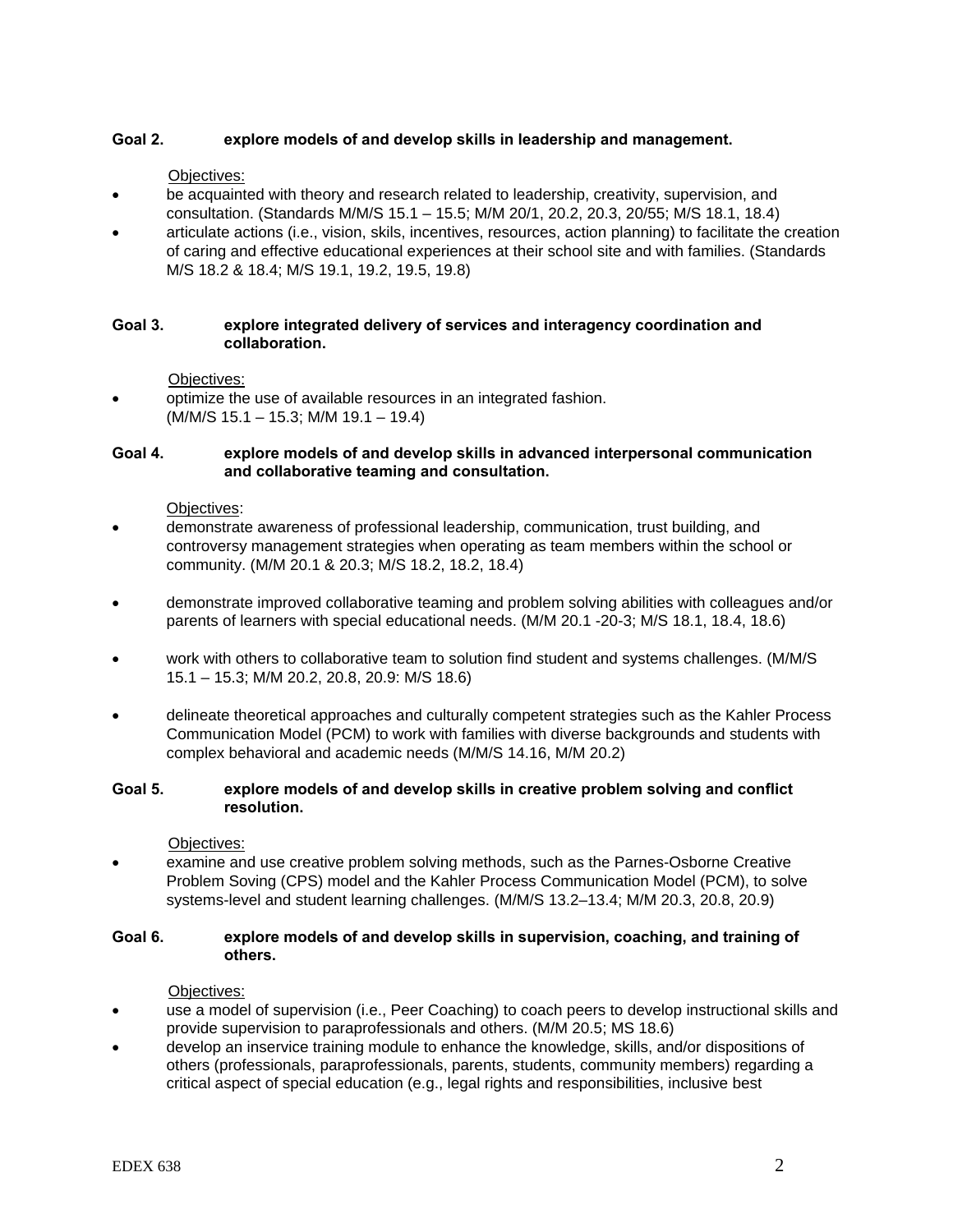educational practices, universal design strategies). (M/M/S 17.1, 17.2; M/M 20.6, 20.7; M/S 18.3, 18.5; M/S 19.4, 19.6)

# **Education Specialist Level II Standards**

Course objectives, assignments, and assessments have been aligned with the CTC standards for the Mild/Moderate and Moderate/Severe Education Specialist Professional credentials. EDEX 638 directly addresses the CTC Level II standards at the levels (i.e., knowledge, application) indicated below.

| M/M/S     | M/M/S     | M/M/S | M/M | M/M      | M/M      | M/S       | M/S |
|-----------|-----------|-------|-----|----------|----------|-----------|-----|
| 12<br>. ب | 1 5<br>ັບ |       | 18  | 1 Q<br>ັ | ററ<br>∠∪ | ' د⊙<br>O |     |

Key:

M/M/S = Mild/Moderate/Severe Education Specialist Competency (number indicates CTC standard addressed)

M/M = Mild/Moderate Education Specialist Competency (number indicates CTC standard addressed)

M/S = Moderate/Severe Education Specialist Competency (number indicates CTC standard addressed)

To assist you to prepare the professional portfolio in EDMX 660 and 661, EDEX 638 has been designated as the Level II course to hold you accountable for demonstrating competence with regard to the following three standards by posting reflective narratives and attaching evidences of performance in your TaskStream portfolio. Please see the entire Level II competency checklist provided in EDEX 660 for more detailed descriptions of the standards and the potential evidence artifacts.

## **Mild/Moderate Standard 20 Collaboration and Consultation**

The Level II program provides opportunities for each candidate to develop skills in communication, collaboration and consultation with teachers and other school personnel, community professionals, and parents. Each candidate is able to communicate relevant social, academic, and behavioral information in the areas of assessment, curriculum, behavior management, social adjustment, and legal requirements. Each candidate is prepared to serve in a coordination function before, during and after special education placement has been made.

# **Moderate/Severe Standard 18 Advanced Communication Skills**

 Each candidate demonstrates effective communication skills in the areas of respectful collaboration, managing conflicts, supervising staff such as paraprofessionals, and networking and negotiating, including family members.

# **Moderate/Severe Standard 19 Leadership and Management Skills**

Each candidate demonstrates leadership and management skills to coordinate and facilitate educational programs, including constructing and following efficient schedules that meet individual student needs and maximize available resources. Each candidate demonstrates the ability to work effectively within integrated service delivery models and actively participates in school restructuring and reform efforts to impact systems change.

## **Professional and Administrative Requirements**

- 1. "Person-first" language (e.g., "Student with Down Syndrome" rather than "Down Syndrome student;" "Johnny who happens to have Down Syndrome" rather than "My Down Syndrome student") must be used throughout all written and oral assignments and discussions.
- 2. Examine Moodle at least twice weekly for messages and newly-posted materials or resources. Download and print off materials needed for each class prior to class and bring all required resources to class.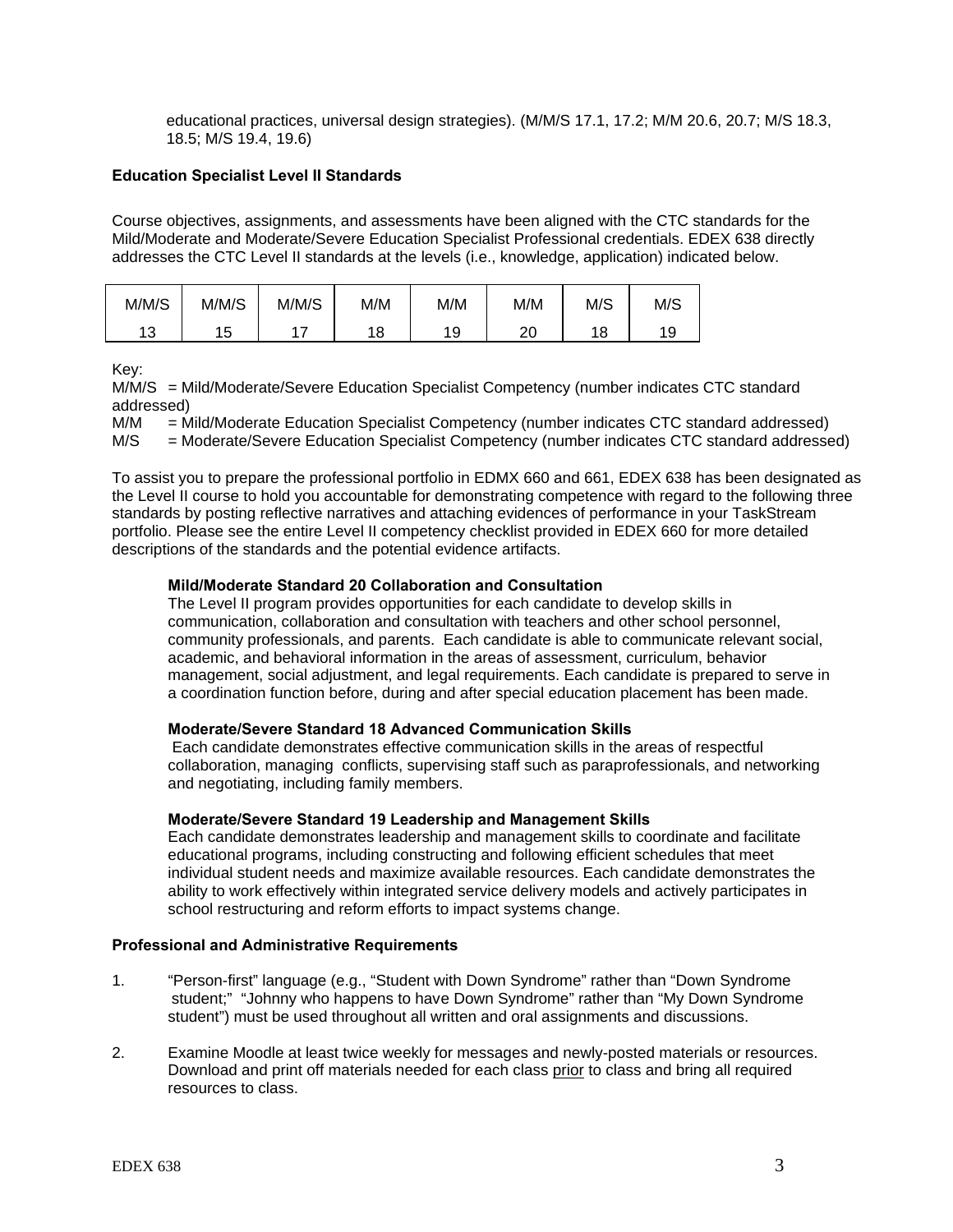- 3. Word process all written documents. Keep an electronic copy of all of your work. You will want these for your records and for potential future use as professional portfolio entries.
- 4. Complete and hand in all assignments on the due dates for full credit. If you have extraordinary circumstances that impact completion of your assignments, please inform the instructor(s). If you have questions or concerns, please contact the instructor(s) immediately.
- 5. Participate actively in class discussions and group activities and demonstrate positive interpersonal skills with classmates, the instructors, and guests.
- 6. Select a class "buddy" to ensure you receive handouts and information if you miss class. Buddy: Telephone: e-mail: Fax:
	- 7. Task Stream Electronic Portfolio. Students must register by the second class for TaskStream access for a minimum of one year. Fees are paid online at www.TaskStream.com. Students will post selected assignments and make reflective comments to evidence their competence with regard to the Level I standards identified in this syllabus. For TaskStream directions, go to: <http://lynx.csusm.edu/coe/eportfolio/Task.Stream.Directions.htm> For directions on writing TaskStream Narratives, go to:< http://lynx.csusm.edu/coe/eportfolio/Narrative.Directions.htm>

## **Graduate Writing Requirements**

The California State University maintains a Graduation Writing Assessment Requirement (GWAR) for master's candidates. This requirement must be achieved prior to Advancement to Candidacy. A master's candidate will satisfy the graduate writing requirement by receiving a passing score on a written product as assessed with the GWAR rubric. Toward the goal of providing opportunity for graduate students in the College of Education to satisfy the writing requirement, all papers in all graduate classes must adhere to the writing and format style guidelines detailed in the sixth edition of the Publication Manual of the American Psychological Association. This manual is a required textbook for all CSUSM College of Education graduate-level courses.

## **Authorization to Teach English Learners**

 often encountered in California public school classrooms. The authorization to teach English learners is This credential program has been specifically designed to prepare teachers for the diversity of languages met through the infusion of content and experiences within the credential program of Program Standard 19 -Teaching English learners of the Standards of Quality and Effectiveness for Professional Teacher Induction Programs**.**

## **College of Education Attendance Policy**

 with the instructor immediately. *(Adopted by the COE Governance Community, December, 1997).* Due to the dynamic and interactive nature of courses in the COE, all students are expected to attend all classes and participate actively. Students must attend more than 80% of class time to receive a passing grade for the course at the discretion of the instructor. Should there have extenuating circumstances, talk

## **Students with Disabilities Requiring Reasonable Accommodations**

Students are approved for services through the Disabled Student Services Office (DSS). This office is located in Craven Hall 5205, and can be contacted by phone at (760) 750-4905, or TTY (760) 750-4909. Students authorized by DSS to receive reasonable accommodations should meet with their instructor during office hours or, in order to ensure confidentiality, in a more private setting.

# **Texts and Readings**

Thousand, J. (2008). *Peer coaching: A kinder and gentler way to professional and paraprofessional development.* Published on EDMX 638 Moodle.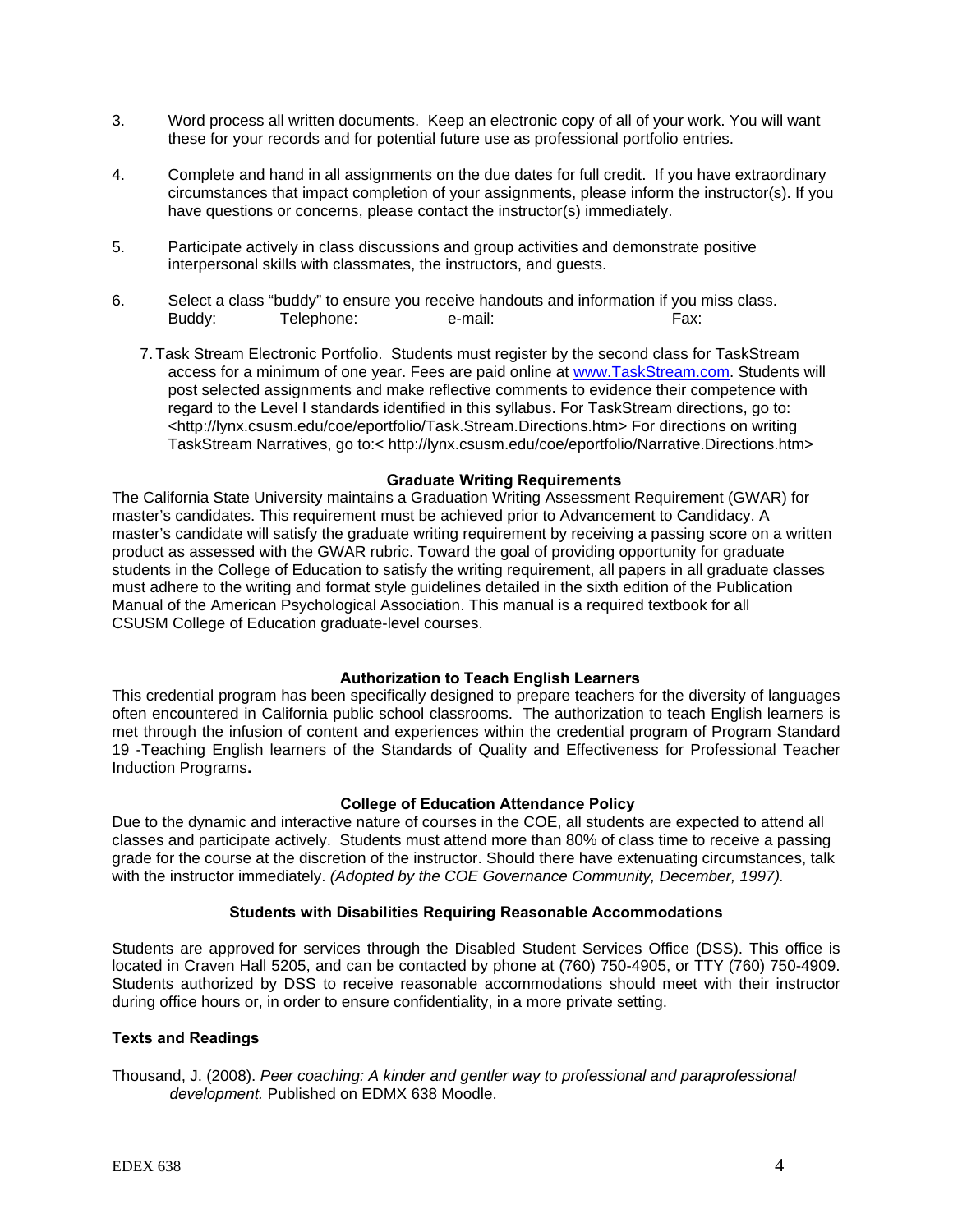Villa, R. & Thousand J. (2008. A Guide to Co-Teaching: Practical Tips for Facilitating Student learning. (2<sup>nd</sup> ed.) Thousand Oaks, Ca. Corwin Press.

Selected handouts and journal articles posted on EDMX 638 Moodle

Tri-Fold – Villa, R., & Thousand, J. *RTI: Co-Teaching and Differentiated Instruction; The Schoolhouse Model.*  This can purchased at www.nprinc.com. Go to laminated materials tab. The tri fold will come up when you scroll through the choices.

|        | <b>Course Requirements</b>             |          | <b>Maximum</b>                                  |            |                             | <b>Points</b> |
|--------|----------------------------------------|----------|-------------------------------------------------|------------|-----------------------------|---------------|
| L.     |                                        |          | Live Class Attendance and Participation         |            |                             |               |
|        | (4 points per class X 9 classes)       |          |                                                 |            |                             | 36            |
| Ш.     |                                        |          | <b>School-Based Leadership Applications</b>     |            |                             | 44            |
| Ш.     | <b>Live Reading Reactions</b>          |          |                                                 |            |                             | 08            |
| IV.    |                                        |          | <b>Reading Reflections and Research Updates</b> |            |                             |               |
|        |                                        |          | (Moodle Posts (3 points per post)               |            |                             | 12            |
|        |                                        |          |                                                 |            | <b>TOTAL MAXIMUM POINTS</b> | 100           |
|        | <b>GRADING SCALE (in percentages):</b> |          |                                                 |            |                             |               |
| А<br>В | 94-100<br>86-88                        | А-<br>в- | 92-93<br>84-86                                  | B+<br>$C+$ | 89-91<br>81-83              |               |

**NOTE: The minimum acceptable grade for a course in the professional education sequence is C+, and a B average must be maintained.** 

## **II. School-Based Leadership Applications (44points)**

# **A. COACHING AND SUPERVISION OF OTHERS (12 points)**

 **Reinforcement Conference** (5 points)

(Standards M/M 20.5, M/S 18.5, M/S 19.6) Using a *peer coaching* model of supervision and coaching from Thousand's *Peer coaching: A kinder and gentler way to professional and paraprofessional development,* you will observe, design, deliver, and critique your delivery of a *reinforcement conference* with another professional or paraprofessional. You will submit the following as evidence of your completion of this assignment:

- 1) The labeled script of the observed lesson
- 2) The conference plan, in the format describe in Chapter 4 and presented in Appendix B of the Thousand *Peer coaching* manual. You must plan and conduct the introduction, teacher diagnosis, and reinforcement phases of the conference.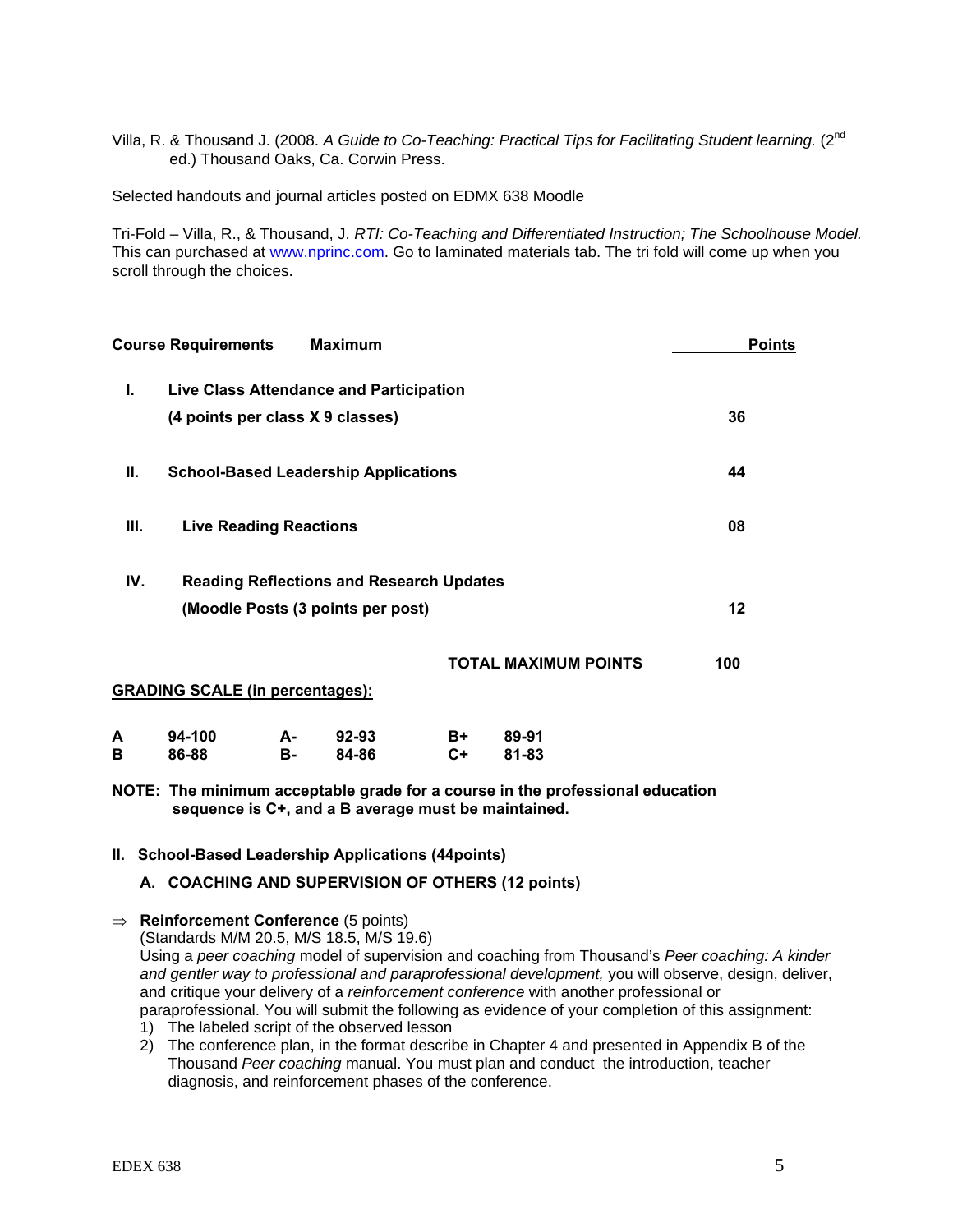- 3) The *Coaching Checklist* (shown as Table 16 in Chapter 6 the Thousand *Peer coaching* manual) completed by you, with an "X" designated the conference elements that you, in fact, delivered (i.e., introduction, coachee diagnosis, reinforcement phase)
- 4) The *Feedback Questionnaire to Improve Coaching* (shown as Table 15 in Chapter 6 of the Thousand *Peer Coaching* manual) completed by the person being coached.
- 5) If you conducted a pre-conference, notes of the pre-conference outcomes.
- 6) A 1-page analysis of your strengths and your professional growth goals for improving your skills in observing, scripting, labeling, conference planning and delivery, and pre-conferencing.

## **Stretching or Growth Conference** (7 points)

(Standards M/M 20.5; M/S 18.5, M/S 19.6)

Using a *peer coaching* model of supervision and coaching from Thousand's *Peer coaching: A kinder and gentler way to professional and paraprofessional development,* you will observe, design, deliver, and critique your delivery of a *stretching* or *growth conference* with another professional or paraprofessional. You will submit the following as evidence of your completion of this assignment:

- 1) The labeled script of the observed lesson
- 2) The conference plan, in the format describe in Chapter 4 and presented in Appendix B of the Thousand *Peer coaching* manual. You must plan and conduct the introduction, teacher diagnosis, reinforcement phase AND either the stretching or growth phase of the conference.
- 3) The *Coaching Checklist* (shown as Table 16 in Chapter 6 the Thousand *Peer coaching* manual) completed by you, with an "X" designated the conference elements that you, in fact, delivered (i.e., introduction, coachee diagnosis, reinforcement phase, stretching or growth phase, and follow-up)
- 4) The *Feedback Questionnaire to Improve Coaching* (shown as Table 15 in Chapter 6 of the Thousand *Peer Coaching* manual) completed by the person being coached.
- 5) If you conducted a pre-conference, notes of the pre-conference outcomes.
- 6) A 1-page analysis of your strengths and your professional growth goals for improving your skills in observing, scripting, labeling, conference planning and delivery, and pre-conferencing.

Note: These are two entirely different and separate observations and coaching sessions. It is best if they are completed with the same person. If you have any trouble finding someone to coach, please see with your course instructor early on in the semester for alternatives.

# **B. PROFESSIONAL DEVELOPMENT OF OTHERS (Maximum Points = 19 points).**

A great many of the Level II standards (Standards M/M 20.6 & 29.9; M/S 18.3, 19.4, 19.6, 19.7, 18.8) have to do with developing and delivering inservice training to others, including teachers, administrators, paraprofessionals, parents, community members, school board members, and related service personnel (e.g., speech and language, OT, PT). For this school-based leadership entry, you will form a team of two to five people who have a similar inservice training interest. This team will identify an inservice need for a particular audience or a variety of audiences. Given this need, the team will meet face-to-face outside of class to develop a 1- to 2-hour inservice training module appropriate for the targeted audience(s). The module may be structured as a single 60 to 120-minutes training session, two 30 to 60-minute sessions, or three 20 to 40-minutes sessions, based upon the time frames you have available to deliver the instruction or the nature of the instruction (e.g., practice is required between sessions). Please note that your inservice module development team is NOT the same as your WebCT6 reading reaction team, although you may choose to work with one or more of you WebCT6 teammates if you share a common inservice need.

Inservice teams must meet have a **minimum of two face-to-face meetings** outside of class. Each face-to-face meeting must be documented in order to evidence participants' demonstration of Level II collaborative teaming standards (Standards M/S 18.1, 18.4, 18.6). Documentation requirements are described below. Your inservice team may earn one EXTRA CREDIT point for each additional, similarly **documented** face-to-face meeting held beyond the two required meetings.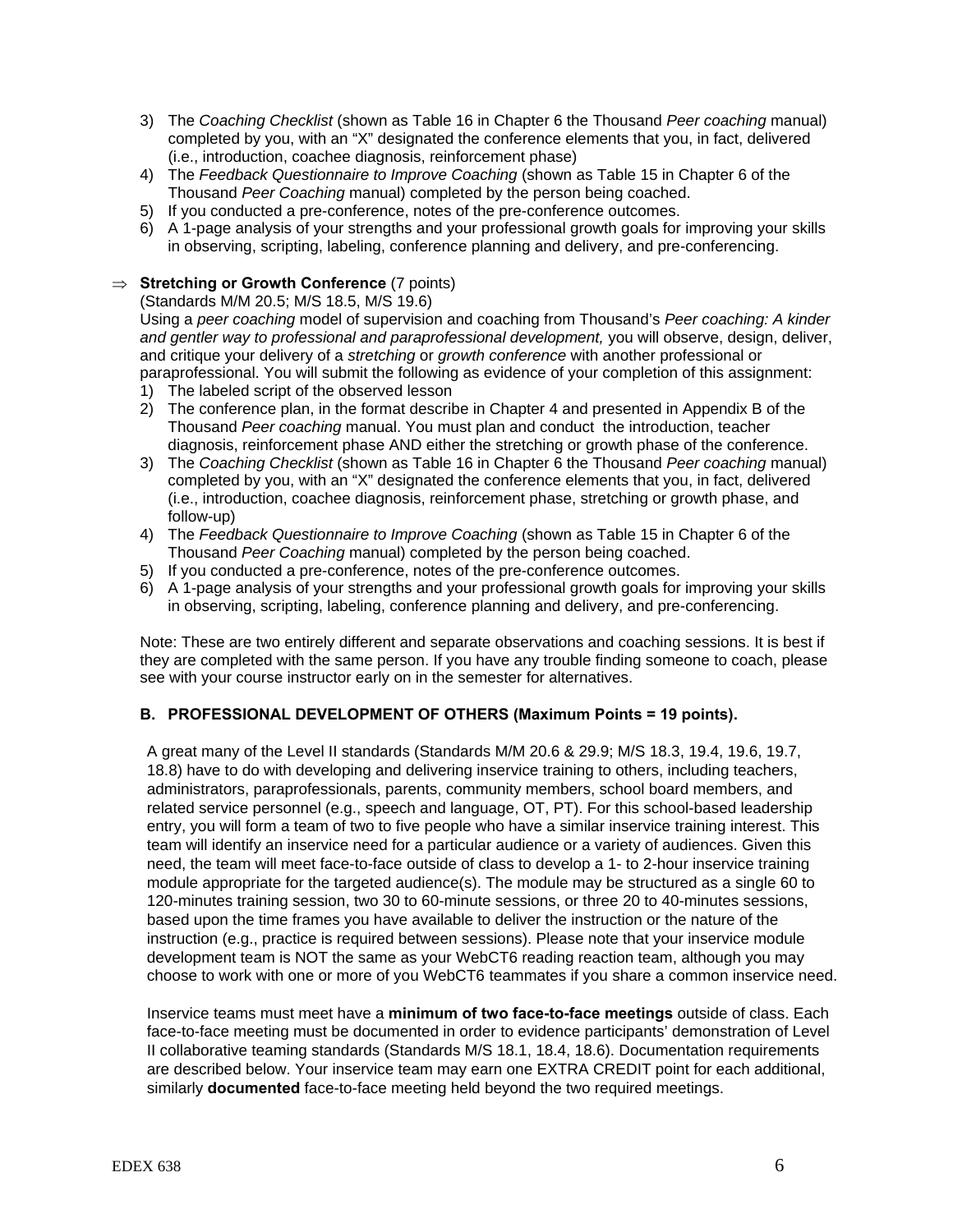The specific requirements of and steps for developing your inservice module are as follows.

# Team Meeting #1: Module Goals and Topic (3 points)

 **Team Meeting #1**: **Module Goals and Topic (3 points) PART 1 - Evidence of Face-to-Face Meeting #1** (1 point) **–** Team meeting documentation must be provided. This includes a) use of the agenda format recommended on page 284 of the Villa and Thousand text, b) evidence of use at least one of the processing procedures listed in Table 1 on pages 281 and 282, and c) completion of the "forming" and "functioning" sections of the checklist on pages 273 and 274. "Homefun" or division of labor on the part of team members in preparation for the actual module construction must be identified at the end of the meeting minutes. Online or e-mail planning among team members can and should occur subsequent to this meeting, but this first organizing meeting must be face to face.

## **PART 2 – Goals and Topic Outline** (2 points) **–** A word processed description of the **outcomes of the first meeting** that identifies:

- **a)** the need for the module,
- **b)** the module's audience(s),
- **c)** at least two specific and observable and measurable objectives,
- **d)** a projected outline of the module's content and sequence, and
- **e)** any expected resources needed to develop the module.

# **Team Meeting #2: Draft Module for Instructor Review (4 points)**

**PART 1 - Evidence of Face-to-Face Meeting #2 (**1 point) - Team meeting documentation must be provided. This includes a) use of the agenda format recommended on page 284 of the Villa and Thousand text, b) evidence of use at least one of the processing procedures listed in Table 1 on pages 281 and 282, and c) completion of the "formulating" and "fermenting" skills on page 275. "Homefun" or division of labor on the part of team members in preparation for the actual module construction must be identified in the meeting minutes. Note that additional face-to-face meetings likely will be needed to develop the draft module for instructor review (see Part 2 in the next paragraph). The team earns 1 extra credit point for each documented (i.e., agenda and outcomes recorded and submitted to instructor) meeting subsequent to meeting #2.

**PART 2 – Draft Module for Instructor Review** (3 points) - The **outcome of the second meeting**  is a nearly final draft of the training module for the instructor's review. The module must be patterned after the module template and module examples presented in WebCT6. The module must include a **Participant Evaluation** of the module. An evaluation may take the form of a pre/post-test on the module content, an assessment of what the participants learned and will use, and so forth. A component of the assessment also must be devoted to the **quality** of the delivery of the instruction (e.g., exemplary features of instruction, how instruction/materials could be improved).

# **Final Module Preparation and Public Advertisement (12 points)**

**PART 1 – Final Draft of Inserv ice Module** (10 points) **-** Based upon instructor feedback, the team submits a revised final module that has addressed the instructor feedback. A complete hard-copy set of materials is delivered to the instructor and an electronic copy of the module is posted on WebCT6 for classmates and the instructor to download.

**PART 2 – Public Advertisement of Module with Handout for Classmates** (2 points) - The team prepares a 7 to 8-minute public advertisement (i.e., quick overview) of the module. This is a group presentation of highlights of the module's audience, objectives, evaluation procedures, and activities. Prepare for each class member a brief **handout summary** of the module. All team members must have a role in the presentation. You are selling your product, so make it a stimulating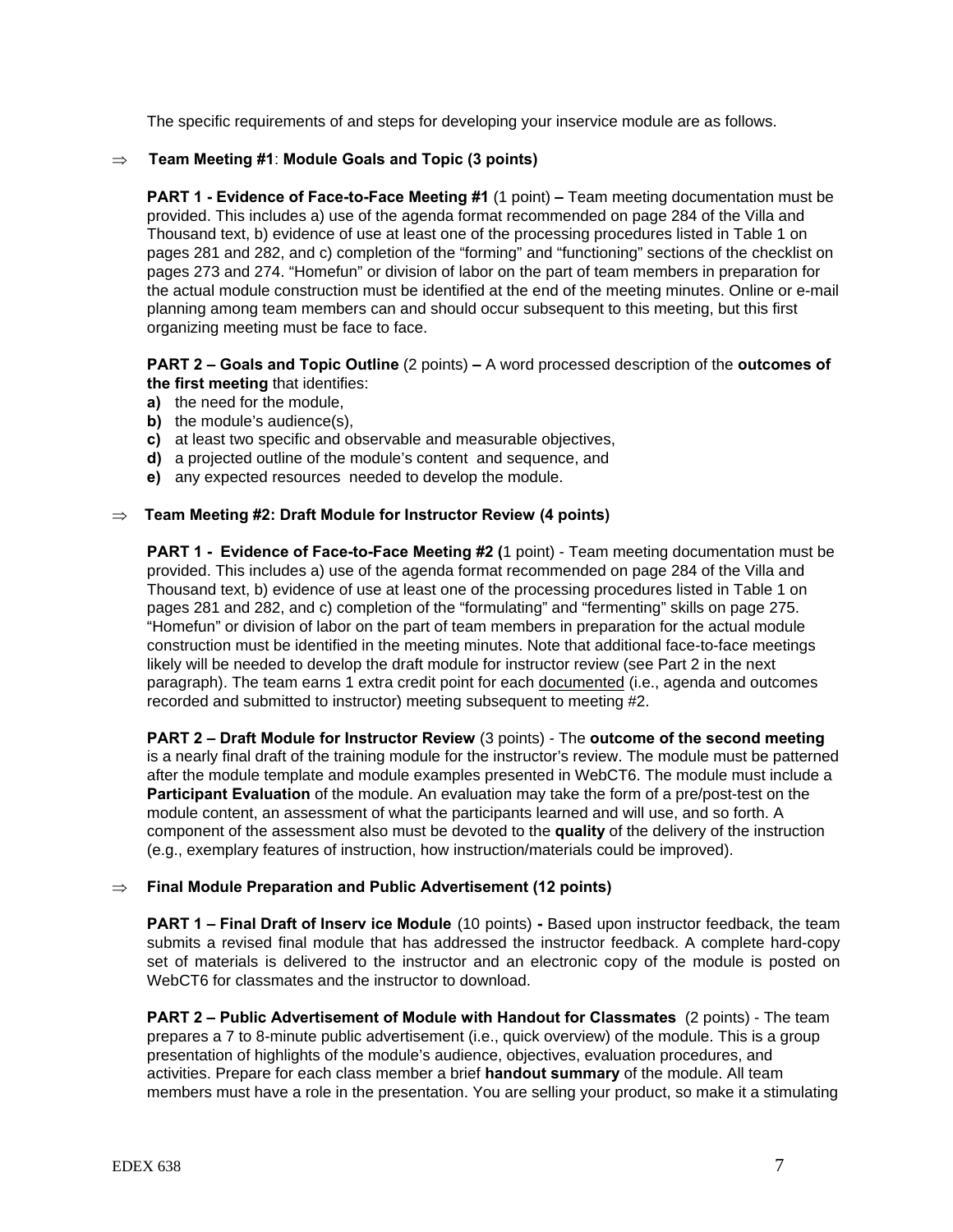and fun as well as informative presentation. Your module also can/will be shared with classmates by posting the word document and any accompanying PowerPoint on WebCT6.

# **C. SYSTEMS CHANGE FOR CARING AND EFFECTIVE INCLUSIVE EDUCATION (13 points)**

# **Restructuring Jigsaw: Teaching an Example of an RTI Model to Classmates** (8 points)

(Standards M/M/S 15.1, 15.2, 15.4, 15.5, 17.2) Currently in the educational setting, there is much focus on how to utilize the Response To Intervention (RTI) model to meet the needs of **all** by identifying student need, utilizing and building upon the skills of educators and curriculum already in place; and developing new approaches, to create an RTI model which recognizes and honors the unique culture of individual sites and districts, and meet the requirements of IDEA.

For 8 of the 13 points for this assignment, prepare a summary of the current RTI model at a school site; preferably the site where you teach (if you are not currently teaching, you may research and interview the staff at a site of your choice). Provide each person in your jigsaw group with a copy of this summary. This handout is meant to be an instructional tool to teach your teammates about your site's RTI, and will be utilized for the Action of Change/Consideration your group will be required to compose.

## **Actions for Change/Consideration Advice** (5 points)

(Standards M/M/S 15.1, 15.2, 15.4, 15.5, 17.2; M/M 19.2, 19.4: M/S 19.1 & 19.4) Assume that you are a special educator at a school actively engaged in transforming from a traditional pull-out model of special education to an inclusive, co-teaching model; and that your site has an RTI model in place. Considering all of the recommendations **for facilitating the phases of complex change, identify 5 key pieces of advice for each of the 5 elements (vision + skills + incentive + resources + action planning)** that you would offer a school principal (or superintendent) to help facilitate success in the change process toward an inclusive co-teaching model which encompasses the site's current RTI. Your product should take the form of a "letter to the principal" and incorporate your list of 25 suggestions within this letter. **This is an in-class assignment completed by a team.**

## **III. Live Reading Reactions (Maximum Points = 8 points)**

Each participant will prepare two "live" written reading reactions to be shared with classmates in the class sessions designated in the class schedule. The prompts for each reaction are as follows. Note that each prompt identifies the Level II standards addressed by the reading reaction.

## **Live Reading Reaction Prompts and Associated Level II Standards** (8 points)

## **LIVE Class Reading Reaction #1: V&T Chapter 11** (4 points)

(Standards M/M 20.3; M/S 19.5)

Create a mind map, a graphic organizer, an outline, or some representation that will assist you in remembering the steps of Creative Problem Solving (CPS). Next, in a paragraph, describe aspects of CPS that you already use in your creative solution finding. Finally, in a paragraph, describe aspects you could further develop.

# **LIVE Reading Reaction #2: V&T Chapter 24** (4 points)

(Standards M/M/S 15.1, 15.2, 15.4, 15.5; M/S 19.1, 19.2)

Aaron synthesizes many of the concepts we are emphasizing in the Level 2 program, by telling stories from his life and the life of his son. He speaks of cultural change, caring, obstacles, and courage. Much of what he really is speaking about is professional ethics and leadership. What from his message "spoke to you" about leadership and professional ethics in education? What story from your own history as a student or teacher could you tell and then use to teach others about ethics and leadership (as well as change, caring, obstacles, and courage)? Bring one hard copy to hand in and to class to share with classmates.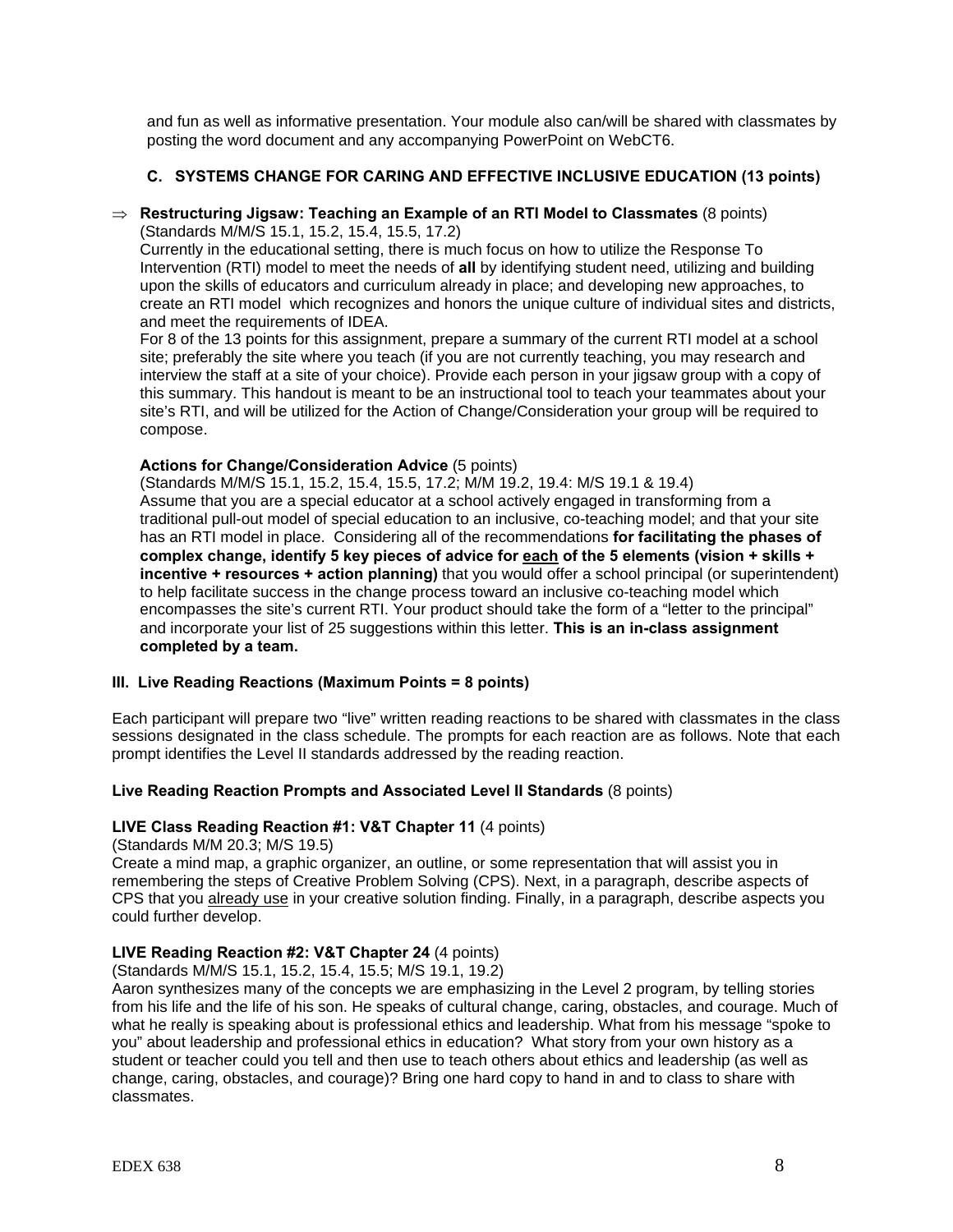## **IV. Moodle discussions of readings and updates on RTI at your site or a site you choose to research (Maximum points = 12 points).**

Three discussion (Reading reflections and discussions #1-3) are posted online in **3** separate **Moodle**  discussion rooms. At the beginning of this course you will join a team of four members that will stay together throughout the semester and engaged in three discussion room conversations. You can earn up to 4 points for successful participation in each of the three discussions, for a maximum total of 12 participation points.

There are multiple rationale for discussion room participation.

- Each reading has been selected because it facilitates the participant's growth in one of more of the Level II standards (see standards associated with each reading reaction assignment). Participation is an authentic and interactive way to provide evidence of completion and understanding of the required readings and deepened understanding and application of the reading through cooperative group dialogue.
- Participation enables you to demonstrate performance competence for six of the Level II standards **Standards M/M 20.1, 20.2, 20.3; M/S 18.1, 18.4, 18.6**.
- You increasingly will be expected to participate in professional development that requires this form of interaction. You need to develop a level of comfort and skill to easily and effectively participate in this type of instructional delivery. These three discussions give you the opportunity to develop this comfort and skill.
- Rather than driving to Cal State San Marcos to participate in important discussions to bring learning to life, you can engage in the same discussions without having to travel.

## **Discussions will address the following prompts which will also be posted in each discussion thread on Moodle**

**Discussion 1**. Summarize the current RTI model at your school site. Utilize the readings from your tri-fold (RTI: Co-Teaching and Differentiated Instruction- The Schoolhouse Model) to describe how each level or "floor" is being developed or improved to identify and address the needs of all learners.

Compare and contrast your site's model with those of the other members in your discussion group.

**Discussion 2** Having read the chapter on **Collaborative Processes** , consider your previous or current experiences as a team member; then identify and share some strategies which have been effective in helping you make planning processes more efficient.

Based on your experiences, share some "tips" you would offer for developing positive interpersonal relationships among team members.

Reflecting on your Inservice Training Module Meetings this semester, identify and summarize the extent to which the skills outlined in the **Stages of Group Development** were utilized within your group. Provide examples of the skills demonstrated and/or the challenges lack of those skills created; and how it affected the desired outcomes of your team's training module.

**Discussion 3** Of the four co-teaching approaches (i.e., supportive, parallel, complementary, team), which have you already used and which have you not?

Describe how you would/will use at least one of the **parallel** co-teaching approaches with another educator or paraprofessional.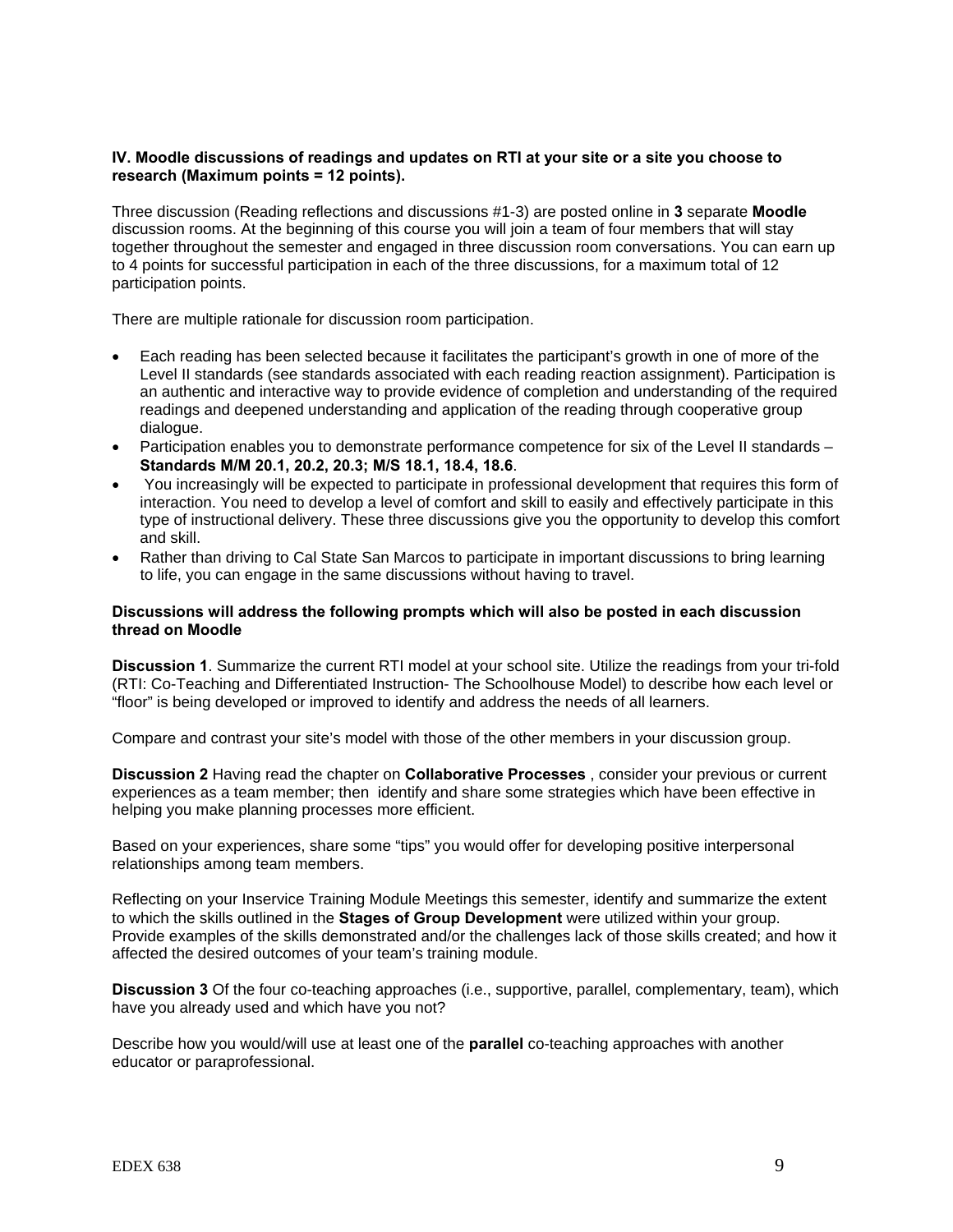Describe how you might/will initiate **complementary** or t**eam** co-teaching with a colleague co-teacher or paraprofessional. What is a challenge you may need to overcome to implement this approach? What could/will you do to overcoming this obstacle?

What, in your view, are the most important benefits of co-teaching?

|                            | <b>Key to Abbreviations:</b> | Moodle = Discussions and access to class materials                                                                              |                                                                                                                     |
|----------------------------|------------------------------|---------------------------------------------------------------------------------------------------------------------------------|---------------------------------------------------------------------------------------------------------------------|
|                            |                              | = Inservice Training Module Meeting and Planning<br>IМ                                                                          |                                                                                                                     |
|                            | Date Session                 | <b>Topics/Activities</b>                                                                                                        | <b>Assignments Due &amp; Readings:</b>                                                                              |
| 01/24<br>A<br><b>Think</b> | Class #1                     | <b>Review Syllabus</b><br>Leadership Defined: Going on<br><b>MAPS</b> quest.<br>(The<br>of Inservice Topics.                    | Read RTI: Co-Teaching and<br><b>Differentiated Instruction</b><br><b>Schoolhouse Model)</b>                         |
| 01/31                      |                              | Moodle & IM                                                                                                                     | Explore Moodle & study syllabus<br>Study Inservice Training Module Format                                           |
| 02/07<br>Peer              | Class #2                     | <b>Collaborative Teaming Revisited</b><br><b>Moodle Teams</b><br><b>Inservice Module: Topics &amp; Teams</b><br>Coaching: Pt. 1 | <b>Read Peer Coaching, Preface</b>                                                                                  |
| 02/14                      |                              | Moodle & IM                                                                                                                     | Inservice Meeting #1 - Develop Topic and<br>goals outline                                                           |
| 02/21                      | Class #3                     | Peer Coaching: Pt. 2                                                                                                            | Read Peer Coaching, Chs. 1 - 3 & Appendix A                                                                         |
| 02/28                      |                              | Moodle & IM<br>Inservice Meeting 2-Develop Inservice Draft                                                                      |                                                                                                                     |
| 03/07                      | Class #4                     | Peer Coaching: Pt. 3                                                                                                            | Read Peer Coaching Chs. 4 -5 Appendices B<br>Turn in Inservice Goals and Outline and<br>Documentation of meeting #1 |
| 03/14                      |                              | Moodle & IM<br>Work on Reinforcement Conference<br>Read Section 1 of Co-Teaching Guide<br>Research RTI Model at your site       |                                                                                                                     |
| 03/21                      |                              | <b>SPRING BREAK</b>                                                                                                             |                                                                                                                     |
| 03/28                      | Class #5                     | <b>CPS &amp; Process Communication</b>                                                                                          | <b>Read Chapter 11 on Creative</b><br>Problem Solving (V&T)                                                         |

**Class Meeting, Moodle, and Inservice Meeting Schedule** 

**Turn in Reading Reaction 1 (CPS)**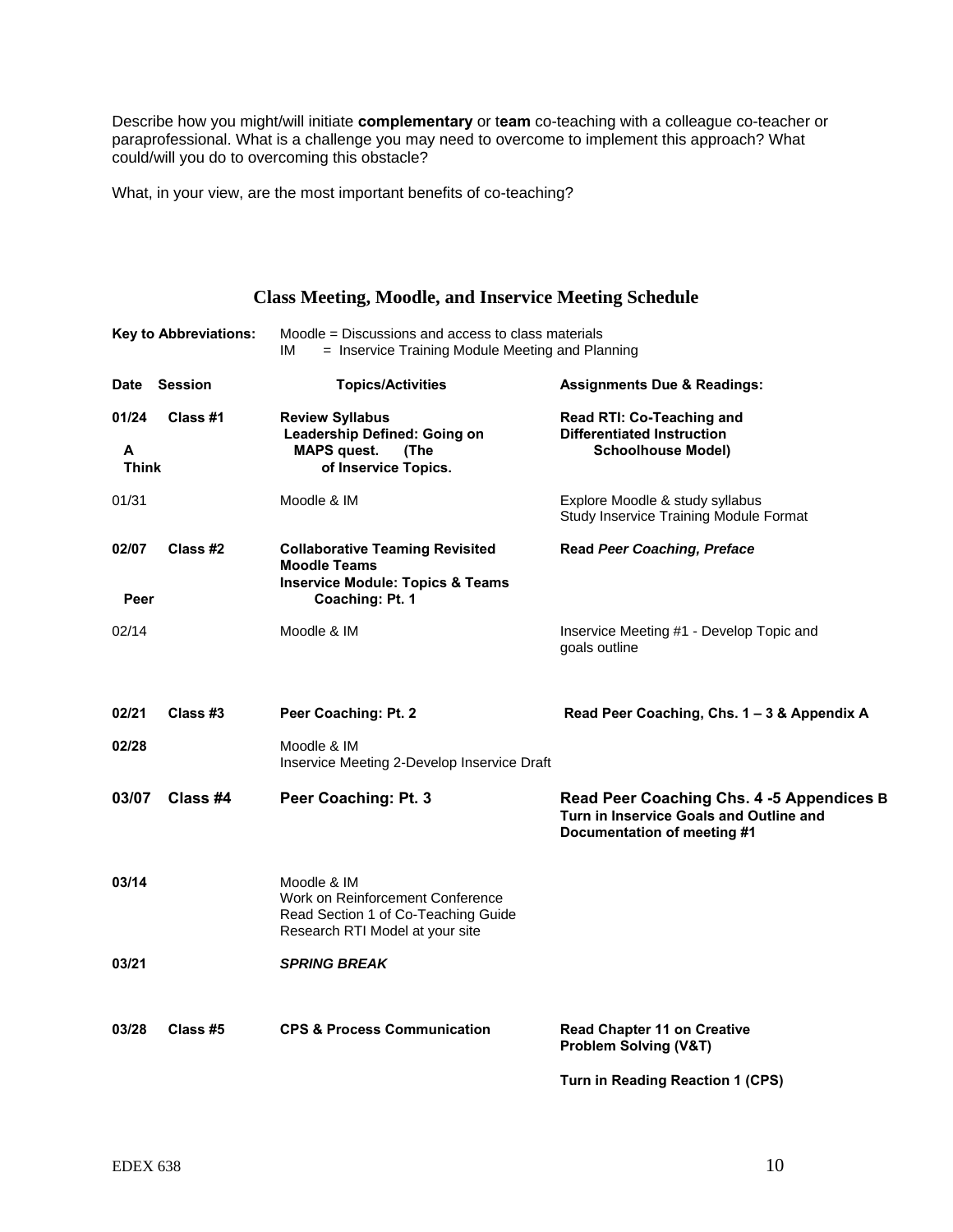| 04/04               |          | Moodle and IM<br>Work on Reinforcement Conference<br>Research RTI Model<br><b>Read Collaborative Processes PDF</b> | Discussion #1 on Moodle                                                     |
|---------------------|----------|--------------------------------------------------------------------------------------------------------------------|-----------------------------------------------------------------------------|
| 04/11               | Class #6 | <b>RTI Through Co-Teaching</b>                                                                                     | <b>Turn in ReinforcementConference</b>                                      |
| 04/18               |          | Moodle& IM<br>Complete Stretching/Growth Conference<br>Read Section III of Co-Teaching Guide                       | Discussion #2 on Moodle                                                     |
| 04/25<br><b>Doc</b> | Class #7 | What's Ethics got to do with it?                                                                                   | Read Ch. 24 of V&T<br>Turn in Inservice Draft &<br>umentation of meeting #2 |
| 05/02               |          | Moodle and IM<br>Complete training module                                                                          | Discussion #3 on Moodle                                                     |
| 05/09               | Class #8 | <b>Action for Change Jigsaw</b><br>Turn in Stretching and Growth Conference                                        | Turn in Live Rdg. Reaction #2                                               |
| 05/16               | Class #9 | Inservice Advertisement<br>Course Evaluation & Celebration                                                         | <b>Final Inservice Module</b><br>& Handout (12 points)                      |